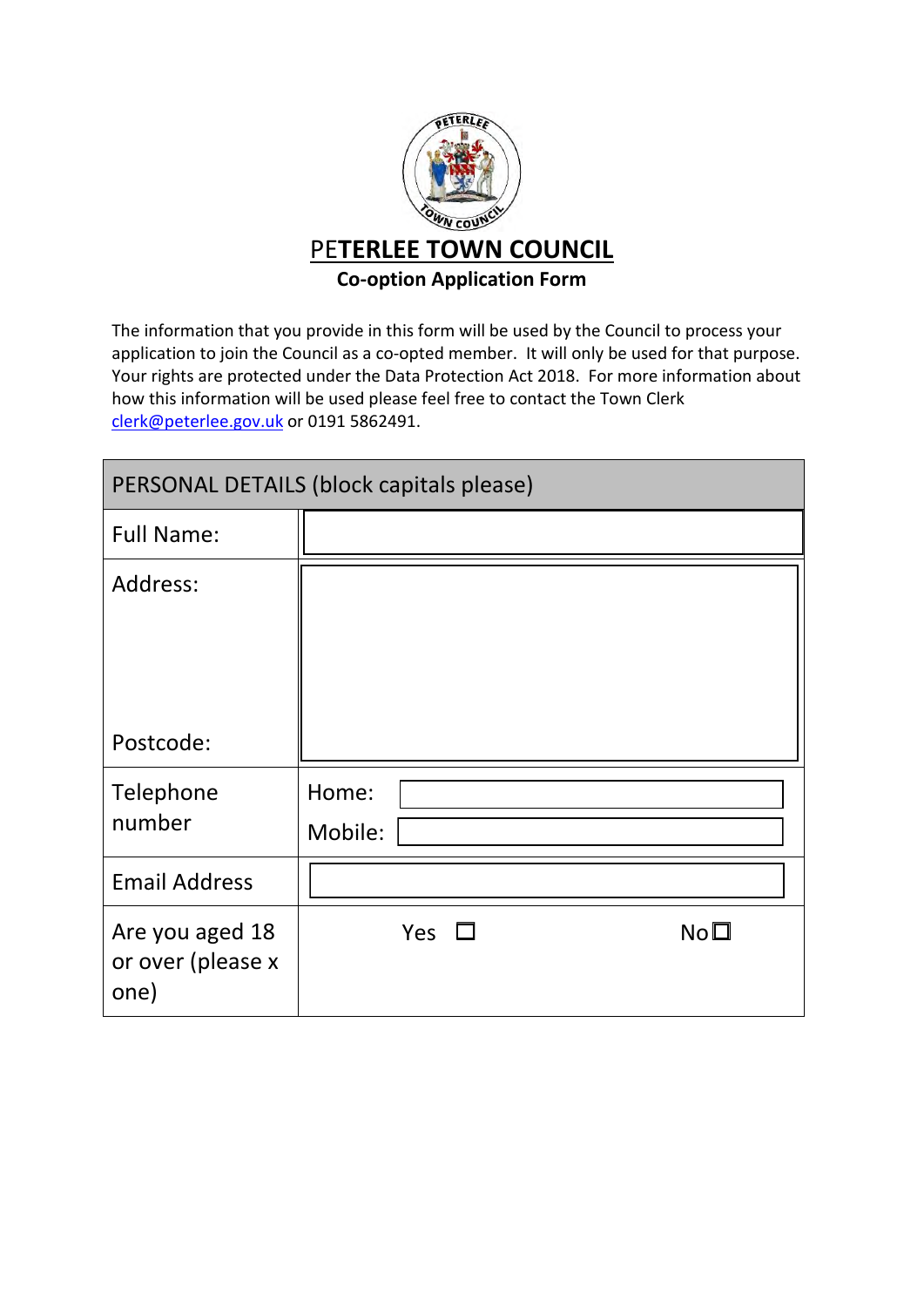PERSONAL STATEMENT: Please attach a written summary covering your reasons for wishing to be a councillor. This could include previous voluntary/ community/council work; any relevant skills or experience you can bring to the Council; your interests and recent career history.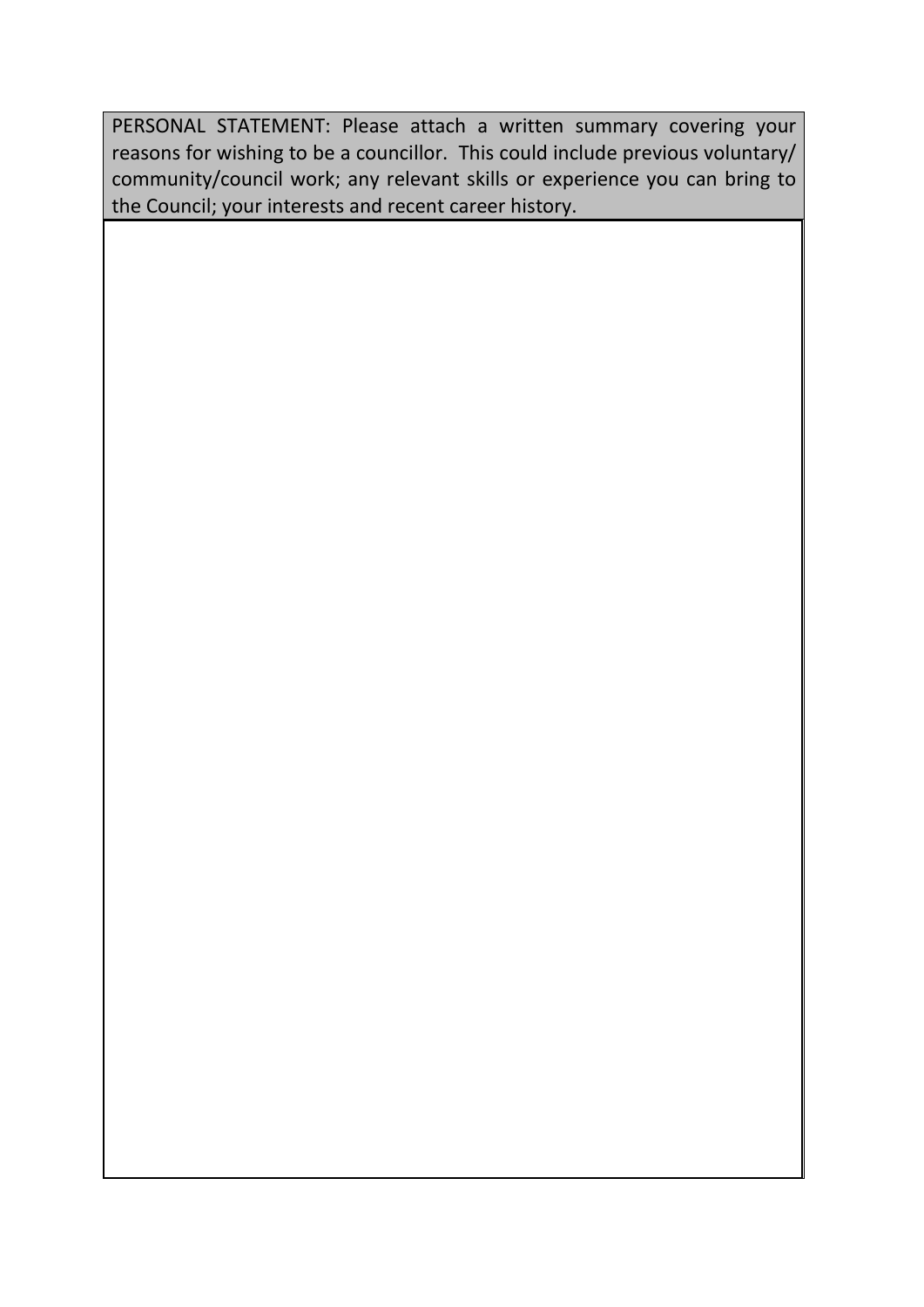Is there any other information you would like to provide regarding your application?

(E.g. if you are related to an employee of the Council; or would require assistance during Council meetings with your mobility, hearing or vision; or any other matter you wish to bring to the Council's attention.

Г

**Your Signature……………………………….. Date………………..** 

**Please return this completed application form and the completed Declaration of Eligibility Form on the next couple of pages to:-** 

**Mr Ian Morris Town Clerk Peterlee Town Council Shotton Hall Old Shotton Peterlee Co.Durham SR8 2PH** 

**Or by email to clerk@peterlee.gov.uk**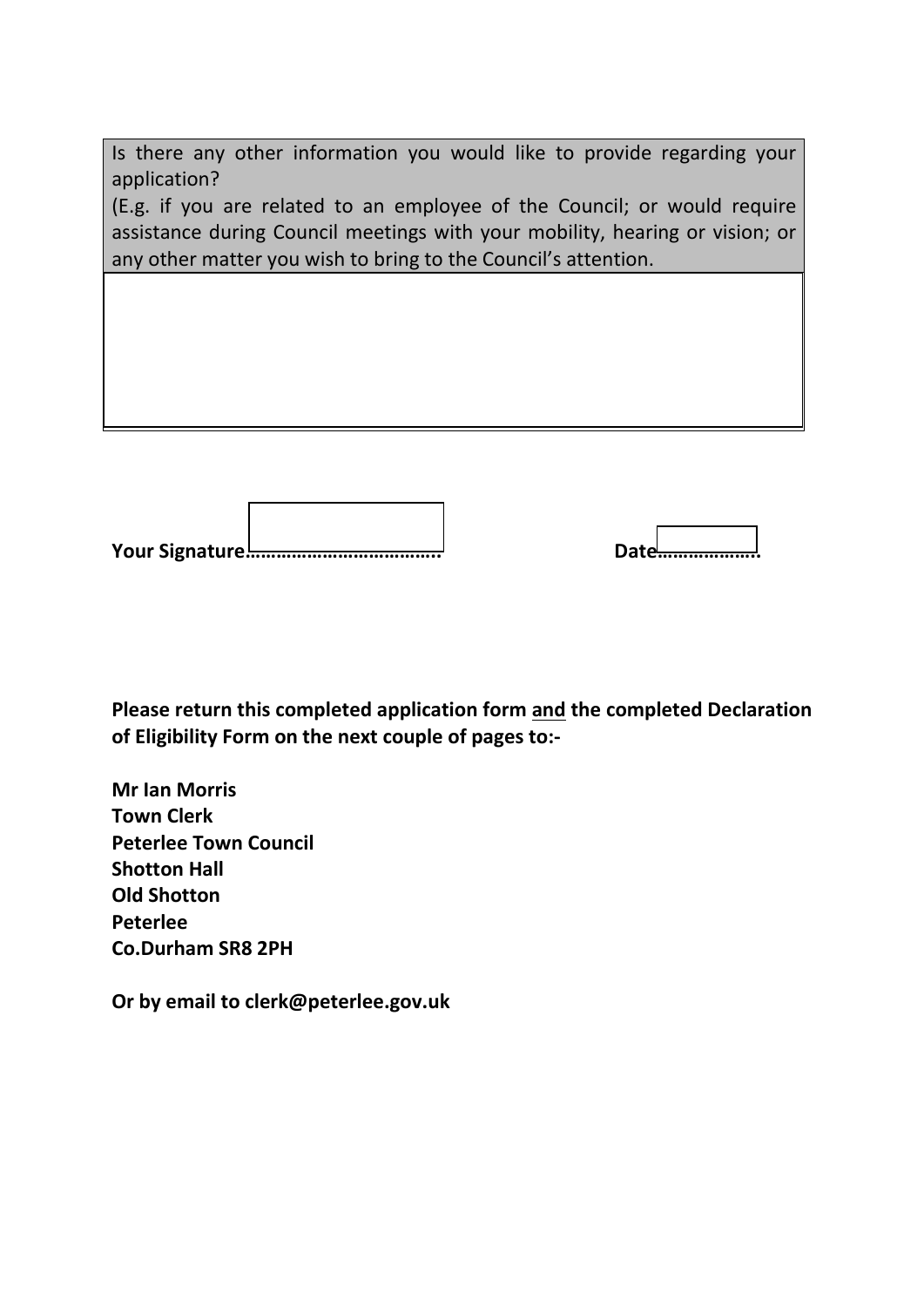## **Part 2: Your declaration of eligibility**

1. In order to be eligible for co-option as a Peterlee Town Councillor you must be a British subject, or a citizen of the Commonwealth or the European Union; and be 18 years of age or over on the 'relevant date' (i.e. the day on which you are standing for co-option. You must additionally be able to meet one of the following qualifications:

| Please 'x' all that<br>apply to you | You are                                                                                                                                                                    |
|-------------------------------------|----------------------------------------------------------------------------------------------------------------------------------------------------------------------------|
|                                     | I am registered as a local government elector for the<br>parish of Peterlee; or                                                                                            |
|                                     | have, during the whole of the twelve months<br>preceding the date of my co-option, occupied as owner<br>or tenant, land or other premises in the parish of<br>Peterlee; or |
|                                     | I have during the whole of the twelve months<br>preceding the date of my co-option lived in the parish<br>of Peterlee or within 3 miles of it; or                          |
|                                     | I have during the whole of twelve months preceding<br>the date of my co-option worked in the parish (as my<br>principal or only place of work)                             |

- 2. Please note that under Section 80 of the Local Government Act 1972 a person is disqualified from being elected as a Local Councillor or being a member of a Local Council if he / she:
	- a. Holds any paid office or employment of the local council (other than the office of Chairman) or of a joint committee on which the Council is represented; or
	- b. Is a person who has been adjudged bankrupt or has made a composition or arrangement with his / her creditors\* (but see below); or
	- c. Has within five years before the day of co-option, or since his / her co-option, been convicted in the UK, Channel Islands or Isle of Man of any offence and has been sentenced to imprisonment (whether suspended or not) for not less than three months without the option of a fine; or
	- d. Is otherwise disqualified under Part III of the representation of the People Act 1983 for corrupt or illegal practices; or